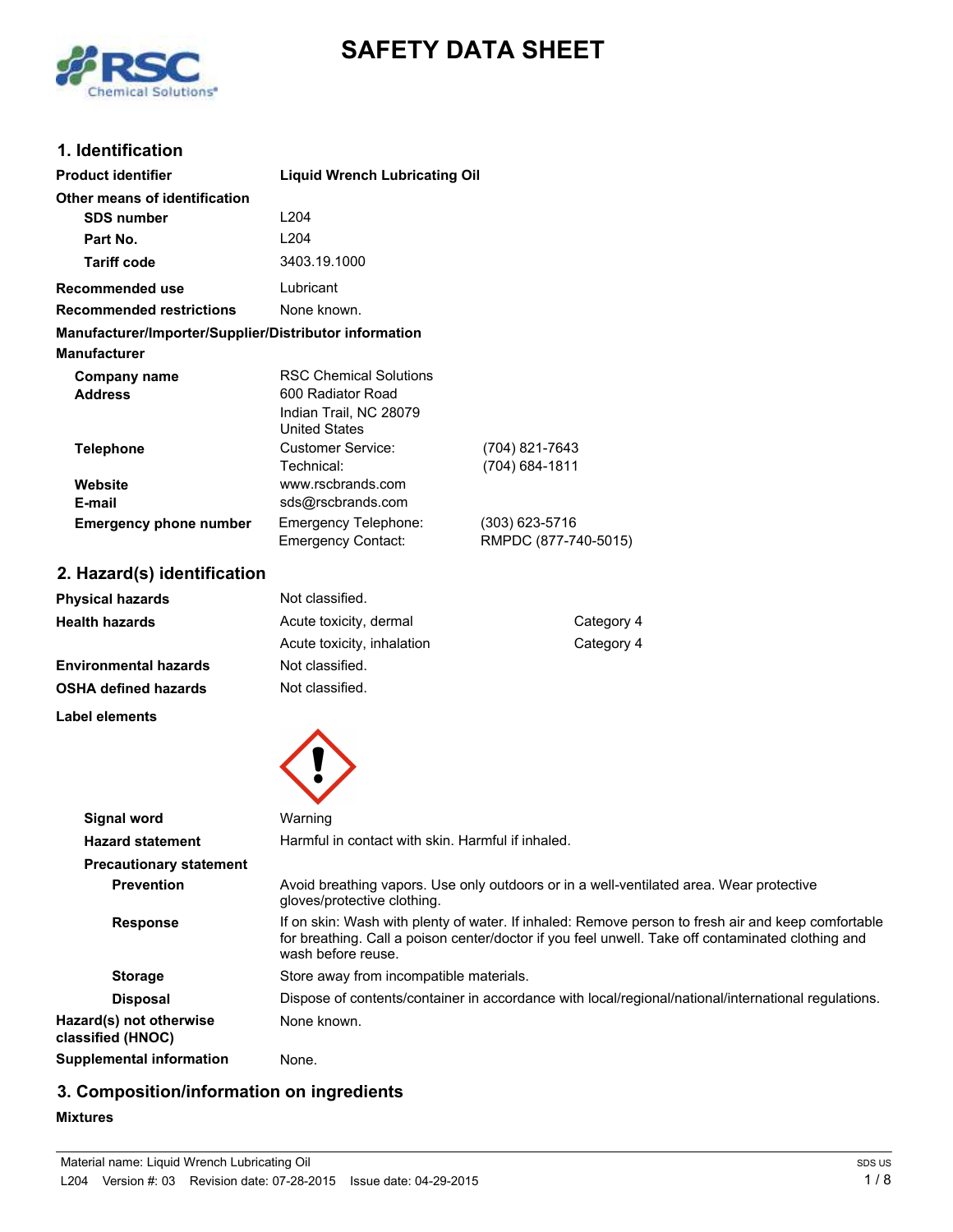| <b>Chemical name</b>                                      | Common name and synonyms | <b>CAS</b> number | %            |
|-----------------------------------------------------------|--------------------------|-------------------|--------------|
| Distillates (petroleum),<br>Hydrotreated Heavy Naphthenic |                          | 64742-52-5        | $90 - 100$   |
| 2-Butoxyethanol                                           |                          | 111-76-2          | 1 - $\leq$ 3 |
| Other components below reportable levels                  |                          |                   | $5 - 5 = 10$ |

\*Designates that a specific chemical identity and/or percentage of composition has been withheld as a trade secret.

| 4. First-aid measures                                                               |                                                                                                                                                                                                                                                                                                                                                                                                                                                                                    |
|-------------------------------------------------------------------------------------|------------------------------------------------------------------------------------------------------------------------------------------------------------------------------------------------------------------------------------------------------------------------------------------------------------------------------------------------------------------------------------------------------------------------------------------------------------------------------------|
| <b>Inhalation</b>                                                                   | Remove victim to fresh air and keep at rest in a position comfortable for breathing. Oxygen or<br>artificial respiration if needed. Call a POISON CENTER or doctor/physician if you feel unwell.                                                                                                                                                                                                                                                                                   |
| <b>Skin contact</b>                                                                 | Wash off with soap and water. Get medical advice/attention if you feel unwell. Get medical<br>attention if irritation develops and persists. Wash contaminated clothing before reuse.                                                                                                                                                                                                                                                                                              |
| Eye contact                                                                         | Immediately flush eyes with plenty of water for at least 15 minutes. Remove contact lenses, if<br>present and easy to do. Continue rinsing. Get medical attention if irritation develops and persists.                                                                                                                                                                                                                                                                             |
| Ingestion                                                                           | Rinse mouth. Get medical advice/attention if you feel unwell.                                                                                                                                                                                                                                                                                                                                                                                                                      |
| <b>Most important</b><br>symptoms/effects, acute and<br>delayed                     | Direct contact with eyes may cause temporary irritation.                                                                                                                                                                                                                                                                                                                                                                                                                           |
| <b>Indication of immediate</b><br>medical attention and special<br>treatment needed | Provide general supportive measures and treat symptomatically. Keep victim warm. Keep victim<br>under observation. Symptoms may be delayed.                                                                                                                                                                                                                                                                                                                                        |
| <b>General information</b>                                                          | Ensure that medical personnel are aware of the material(s) involved, and take precautions to<br>protect themselves. Show this safety data sheet to the doctor in attendance.                                                                                                                                                                                                                                                                                                       |
| 5. Fire-fighting measures                                                           |                                                                                                                                                                                                                                                                                                                                                                                                                                                                                    |
| Suitable extinguishing media                                                        | Water fog. Foam. Dry chemical powder. Carbon dioxide (CO2).                                                                                                                                                                                                                                                                                                                                                                                                                        |
| Unsuitable extinguishing<br>media                                                   | Do not use water jet as an extinguisher, as this will spread the fire.                                                                                                                                                                                                                                                                                                                                                                                                             |
| Specific hazards arising from<br>the chemical                                       | During fire, gases hazardous to health may be formed.                                                                                                                                                                                                                                                                                                                                                                                                                              |
| Special protective equipment<br>and precautions for firefighters                    | Self-contained breathing apparatus and full protective clothing must be worn in case of fire.                                                                                                                                                                                                                                                                                                                                                                                      |
| <b>Fire fighting</b><br>equipment/instructions                                      | Move containers from fire area if you can do so without risk.                                                                                                                                                                                                                                                                                                                                                                                                                      |
| <b>Specific methods</b>                                                             | Use standard firefighting procedures and consider the hazards of other involved materials.                                                                                                                                                                                                                                                                                                                                                                                         |
| <b>General fire hazards</b>                                                         | No unusual fire or explosion hazards noted.                                                                                                                                                                                                                                                                                                                                                                                                                                        |
| 6. Accidental release measures                                                      |                                                                                                                                                                                                                                                                                                                                                                                                                                                                                    |
| Personal precautions,<br>protective equipment and<br>emergency procedures           | Keep unnecessary personnel away. Keep people away from and upwind of spill/leak. Wear<br>appropriate protective equipment and clothing during clean-up. Avoid inhalation of vapors and<br>spray mists. Do not touch damaged containers or spilled material unless wearing appropriate<br>protective clothing. Ensure adequate ventilation. Local authorities should be advised if significant<br>spillages cannot be contained. For personal protection, see section 8 of the SDS. |
| <b>Methods and materials for</b><br>containment and cleaning up                     | Large Spills: Stop the flow of material, if this is without risk. Dike the spilled material, where this is<br>possible. Cover with plastic sheet to prevent spreading. Absorb in vermiculite, dry sand or earth<br>and place into containers. Following product recovery, flush area with water.                                                                                                                                                                                   |
|                                                                                     | Small Spills: Wipe up with absorbent material (e.g. cloth, fleece). Clean surface thoroughly to<br>remove residual contamination.                                                                                                                                                                                                                                                                                                                                                  |
|                                                                                     | Never return spills to original containers for re-use. For waste disposal, see section 13 of the SDS.                                                                                                                                                                                                                                                                                                                                                                              |
| <b>Environmental precautions</b>                                                    | Avoid discharge into drains, water courses or onto the ground.                                                                                                                                                                                                                                                                                                                                                                                                                     |
| 7. Handling and storage                                                             |                                                                                                                                                                                                                                                                                                                                                                                                                                                                                    |

Do not get in eyes, on skin, or on clothing. Avoid inhalation of vapors and spray mists. Avoid prolonged exposure. When using, do not eat, drink or smoke. Use only outdoors or in a well-ventilated area. Wear appropriate personal protective equipment. Wash hands thoroughly after handling. Wash contaminated clothing before reuse. Observe good industrial hygiene practices. **Precautions for safe handling**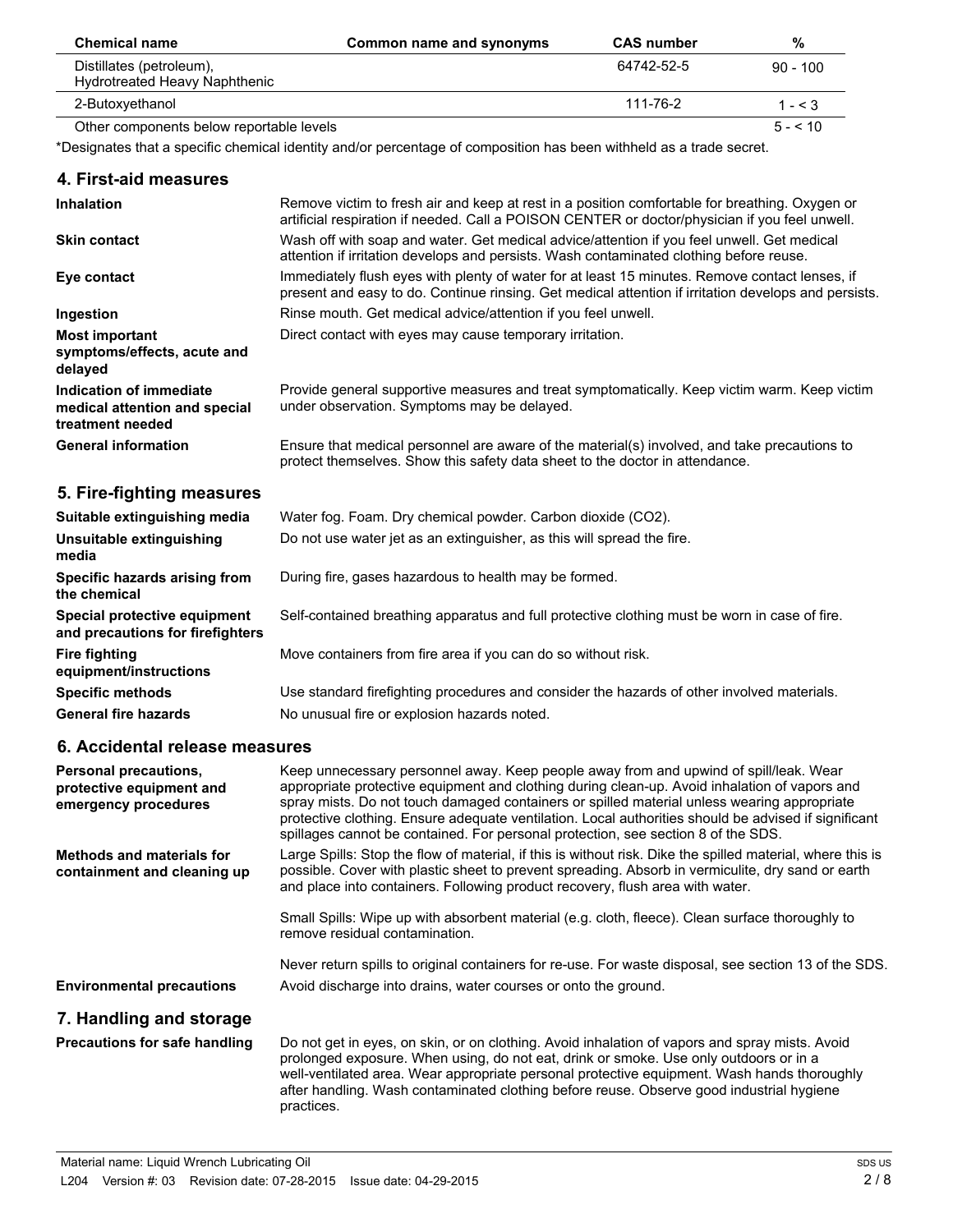# **8. Exposure controls/personal protection**

#### **Occupational exposure limits**

#### **US. OSHA Table Z-1 Limits for Air Contaminants (29 CFR 1910.1000)**

| <b>Components</b>                                                                                                        | <b>Type</b>                                                                                 |                                                |                                   | <b>Value</b>           | Form                                                                                                                                                                                                                                                                                                    |
|--------------------------------------------------------------------------------------------------------------------------|---------------------------------------------------------------------------------------------|------------------------------------------------|-----------------------------------|------------------------|---------------------------------------------------------------------------------------------------------------------------------------------------------------------------------------------------------------------------------------------------------------------------------------------------------|
| 2-Butoxyethanol (CAS<br>$111 - 76 - 2)$                                                                                  | PEL                                                                                         |                                                |                                   | 240 mg/m3              |                                                                                                                                                                                                                                                                                                         |
| Distillates (petroleum),<br><b>Hydrotreated Heavy</b><br>Naphthenic (CAS<br>64742-52-5)                                  | <b>PEL</b>                                                                                  |                                                |                                   | 50 ppm<br>$5$ mg/m $3$ | Mist.                                                                                                                                                                                                                                                                                                   |
|                                                                                                                          |                                                                                             |                                                |                                   | 2000 mg/m3<br>500 ppm  |                                                                                                                                                                                                                                                                                                         |
| <b>US. ACGIH Threshold Limit Values</b>                                                                                  |                                                                                             |                                                |                                   |                        |                                                                                                                                                                                                                                                                                                         |
| <b>Components</b>                                                                                                        | <b>Type</b>                                                                                 |                                                |                                   | <b>Value</b>           | Form                                                                                                                                                                                                                                                                                                    |
| 2-Butoxyethanol (CAS<br>$111 - 76 - 2$                                                                                   | <b>TWA</b>                                                                                  |                                                |                                   | 20 ppm                 |                                                                                                                                                                                                                                                                                                         |
| Distillates (petroleum),<br>Hydrotreated Heavy<br>Naphthenic (CAS<br>64742-52-5)                                         | <b>TWA</b>                                                                                  |                                                |                                   | 5 mg/m3                | Inhalable fraction.                                                                                                                                                                                                                                                                                     |
| US. NIOSH: Pocket Guide to Chemical Hazards                                                                              |                                                                                             |                                                |                                   |                        |                                                                                                                                                                                                                                                                                                         |
| <b>Components</b>                                                                                                        | <b>Type</b>                                                                                 |                                                |                                   | <b>Value</b>           | Form                                                                                                                                                                                                                                                                                                    |
| 2-Butoxyethanol (CAS<br>$111 - 76 - 2)$                                                                                  | <b>TWA</b>                                                                                  |                                                |                                   | 24 mg/m3               |                                                                                                                                                                                                                                                                                                         |
| Distillates (petroleum),<br><b>Hydrotreated Heavy</b><br>Naphthenic (CAS                                                 | Ceiling                                                                                     |                                                |                                   | 5 ppm<br>1800 mg/m3    |                                                                                                                                                                                                                                                                                                         |
| 64742-52-5)                                                                                                              | <b>STEL</b>                                                                                 |                                                |                                   | 10 mg/m $3$            | Mist.                                                                                                                                                                                                                                                                                                   |
|                                                                                                                          |                                                                                             |                                                |                                   |                        |                                                                                                                                                                                                                                                                                                         |
| <b>Biological limit values</b><br><b>ACGIH Biological Exposure Indices</b>                                               |                                                                                             |                                                |                                   |                        |                                                                                                                                                                                                                                                                                                         |
| <b>Components</b>                                                                                                        | <b>Value</b>                                                                                | <b>Determinant</b>                             | <b>Specimen</b>                   | <b>Sampling Time</b>   |                                                                                                                                                                                                                                                                                                         |
| 2-Butoxyethanol (CAS<br>$111 - 76 - 2)$                                                                                  | 200 mg/g                                                                                    | Butoxyacetic<br>acid (BAA),<br>with hydrolysis | Creatinine in<br>urine            |                        |                                                                                                                                                                                                                                                                                                         |
| * - For sampling details, please see the source document.                                                                |                                                                                             |                                                |                                   |                        |                                                                                                                                                                                                                                                                                                         |
| <b>Exposure guidelines</b>                                                                                               |                                                                                             |                                                |                                   |                        |                                                                                                                                                                                                                                                                                                         |
| US - California OELs: Skin designation                                                                                   |                                                                                             |                                                |                                   |                        |                                                                                                                                                                                                                                                                                                         |
| 2-Butoxyethanol (CAS 111-76-2)<br>Can be absorbed through the skin.<br>US - Minnesota Haz Subs: Skin designation applies |                                                                                             |                                                |                                   |                        |                                                                                                                                                                                                                                                                                                         |
| 2-Butoxyethanol (CAS 111-76-2)<br>US - Tennessee OELs: Skin designation                                                  |                                                                                             |                                                | Skin designation applies.         |                        |                                                                                                                                                                                                                                                                                                         |
| 2-Butoxyethanol (CAS 111-76-2)<br>US NIOSH Pocket Guide to Chemical Hazards: Skin designation                            |                                                                                             |                                                | Can be absorbed through the skin. |                        |                                                                                                                                                                                                                                                                                                         |
| 2-Butoxyethanol (CAS 111-76-2)<br>US. OSHA Table Z-1 Limits for Air Contaminants (29 CFR 1910.1000)                      |                                                                                             |                                                | Can be absorbed through the skin. |                        |                                                                                                                                                                                                                                                                                                         |
| 2-Butoxyethanol (CAS 111-76-2)                                                                                           |                                                                                             |                                                | Can be absorbed through the skin. |                        |                                                                                                                                                                                                                                                                                                         |
| Appropriate engineering<br>controls                                                                                      | exposure limits have not been established, maintain airborne levels to an acceptable level. |                                                |                                   |                        | Good general ventilation (typically 10 air changes per hour) should be used. Ventilation rates<br>should be matched to conditions. If applicable, use process enclosures, local exhaust ventilation,<br>or other engineering controls to maintain airborne levels below recommended exposure limits. If |
| Individual protection measures, such as personal protective equipment                                                    |                                                                                             |                                                |                                   |                        |                                                                                                                                                                                                                                                                                                         |
| <b>Eye/face protection</b>                                                                                               | Wear safety glasses with side shields (or goggles).                                         |                                                |                                   |                        |                                                                                                                                                                                                                                                                                                         |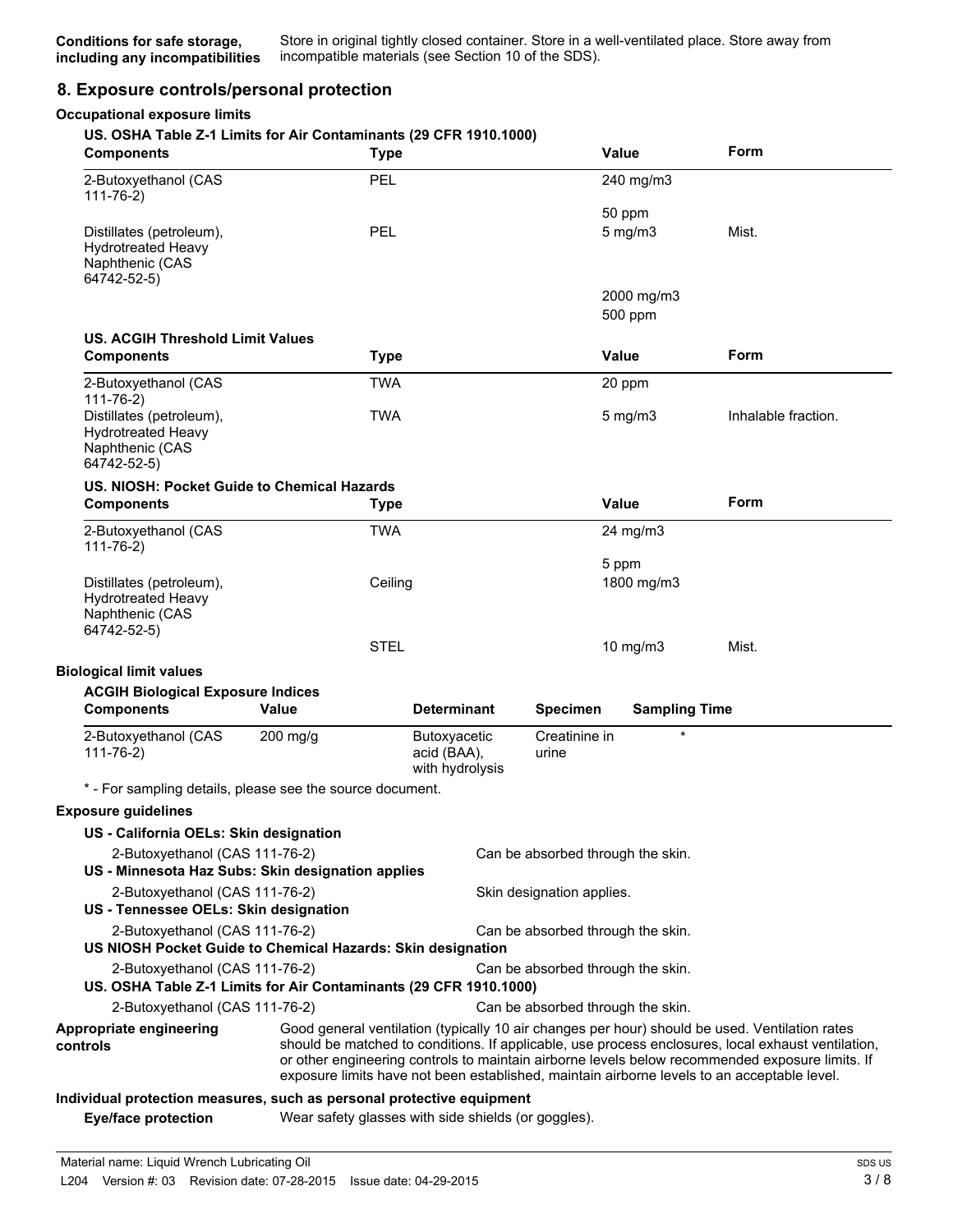| <b>Skin protection</b>                   |                                                                                                                                                                                                                             |  |
|------------------------------------------|-----------------------------------------------------------------------------------------------------------------------------------------------------------------------------------------------------------------------------|--|
| <b>Hand protection</b>                   | Wear appropriate chemical resistant gloves. Suitable gloves can be recommended by the glove<br>supplier.                                                                                                                    |  |
| <b>Other</b>                             | Wear appropriate chemical resistant clothing.                                                                                                                                                                               |  |
| <b>Respiratory protection</b>            | In case of insufficient ventilation, wear suitable respiratory equipment. Dust & vapor respirator.                                                                                                                          |  |
| <b>Thermal hazards</b>                   | Wear appropriate thermal protective clothing, when necessary.                                                                                                                                                               |  |
| <b>General hygiene</b><br>considerations | Always observe good personal hygiene measures, such as washing after handling the material<br>and before eating, drinking, and/or smoking. Routinely wash work clothing and protective<br>equipment to remove contaminants. |  |

# **9. Physical and chemical properties**

| <b>Appearance</b>                                 | Liquid. Clear.                        |
|---------------------------------------------------|---------------------------------------|
| <b>Physical state</b>                             | Liquid.                               |
| Form                                              | Liquid.                               |
| Color                                             | Yellow                                |
| Odor                                              | Sweet Vanilla                         |
| Odor threshold                                    | Not available.                        |
| рH                                                | Not available.                        |
| Melting point/freezing point                      | -20 °F (-28.89 °C) estimated          |
| Initial boiling point and boiling<br>range        | 500 °F (260 °C) estimated             |
| <b>Flash point</b>                                | > 200.0 °F (> 93.3 °C) Tag Closed Cup |
| <b>Evaporation rate</b>                           | Not available.                        |
| Flammability (solid, gas)                         | Not applicable.                       |
| Upper/lower flammability or explosive limits      |                                       |
| <b>Flammability limit - lower</b><br>(%)          | Not available.                        |
| <b>Flammability limit - upper</b><br>$(\% )$      | Not available.                        |
| Explosive limit - lower (%)                       | Not available.                        |
| Explosive limit - upper (%)                       | Not available.                        |
| Vapor pressure                                    | Not available.                        |
| <b>Vapor density</b>                              | Not available.                        |
| <b>Relative density</b>                           | Not available.                        |
| Solubility(ies)                                   |                                       |
| <b>Solubility (water)</b>                         | Not available.                        |
| <b>Partition coefficient</b><br>(n-octanol/water) | Not available.                        |
| <b>Auto-ignition temperature</b>                  | 600 °F (315.56 °C) estimated          |
| <b>Decomposition temperature</b>                  | Not available.                        |
| <b>Viscositv</b>                                  | Not available.                        |
| <b>Other information</b>                          |                                       |
| <b>Density</b>                                    | 7.67 lbs/gal                          |
| <b>Explosive properties</b>                       | Not explosive.                        |
| <b>Flammability class</b>                         | Combustible IIIB estimated            |
| <b>Oxidizing properties</b>                       | Not oxidizing.                        |
| <b>Percent volatile</b>                           | 1.8 % estimated                       |
| <b>Specific gravity</b>                           | 0.92                                  |
| VOC (Weight %)                                    | 1.8 % estimated                       |

# **10. Stability and reactivity**

**Reactivity** The product is stable and non-reactive under normal conditions of use, storage and transport.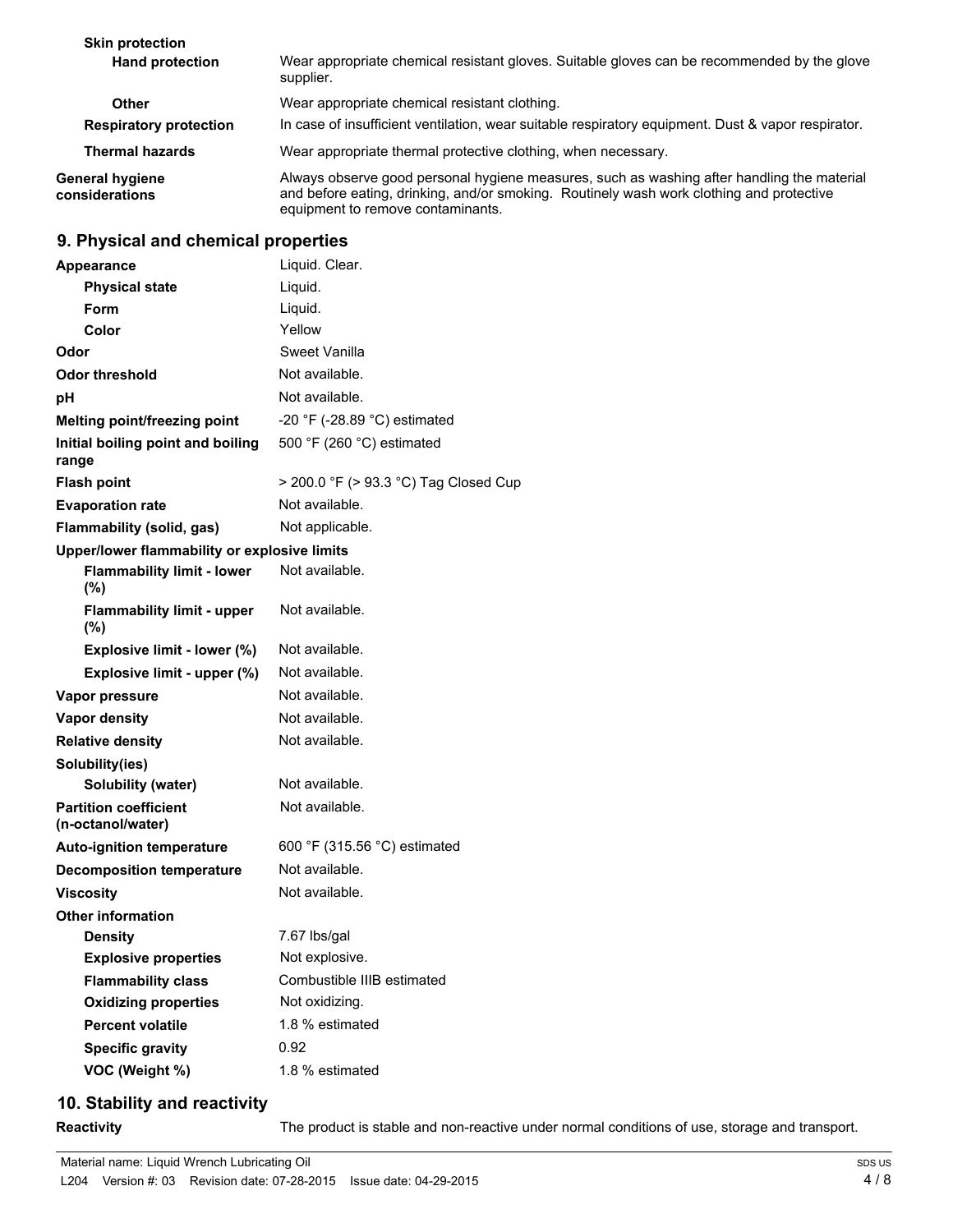| <b>Chemical stability</b>                    | Material is stable under normal conditions.                                        |
|----------------------------------------------|------------------------------------------------------------------------------------|
| <b>Possibility of hazardous</b><br>reactions | No dangerous reaction known under conditions of normal use.                        |
| <b>Conditions to avoid</b>                   | Avoid temperatures exceeding the flash point. Contact with incompatible materials. |
| Incompatible materials                       | Strong oxidizing agents.                                                           |
| <b>Hazardous decomposition</b><br>products   | No hazardous decomposition products are known.                                     |

#### **11. Toxicological information**

| Information on likely routes of exposure |                                                     |
|------------------------------------------|-----------------------------------------------------|
| <b>Inhalation</b>                        | Harmful if inhaled.                                 |
| <b>Skin contact</b>                      | Harmful in contact with skin.                       |
|                                          | 0 Dutain is at bonal money has a boombook the cause |

2-Butoxy ethanol may be absorbed through the skin in toxic amounts if contact is repeated and prolonged. These effects have not been observed in humans.

| Eye contact                                                                        | Direct contact with eyes may cause temporary irritation. |
|------------------------------------------------------------------------------------|----------------------------------------------------------|
| Ingestion                                                                          | Expected to be a low ingestion hazard.                   |
| Symptoms related to the<br>physical, chemical and<br>toxicological characteristics | Direct contact with eyes may cause temporary irritation. |

#### **Information on toxicological effects**

**single exposure**

**Acute toxicity Harmful if inhaled. Harmful in contact with skin.** 

| <b>Components</b>                                                            | <b>Species</b>                                                                                                      | <b>Test Results</b>                                                             |  |
|------------------------------------------------------------------------------|---------------------------------------------------------------------------------------------------------------------|---------------------------------------------------------------------------------|--|
| 2-Butoxyethanol (CAS 111-76-2)                                               |                                                                                                                     |                                                                                 |  |
| Acute                                                                        |                                                                                                                     |                                                                                 |  |
| <b>Dermal</b>                                                                |                                                                                                                     |                                                                                 |  |
| LD50                                                                         | Rabbit                                                                                                              | 400 mg/kg                                                                       |  |
| <b>Inhalation</b>                                                            |                                                                                                                     |                                                                                 |  |
| <b>LC50</b>                                                                  | Mouse                                                                                                               | 700 ppm, 7 Hours                                                                |  |
|                                                                              | Rat                                                                                                                 | 450 ppm, 4 Hours                                                                |  |
| Oral                                                                         |                                                                                                                     |                                                                                 |  |
| LD50                                                                         | Guinea pig                                                                                                          | $1.2$ g/kg                                                                      |  |
|                                                                              | Mouse                                                                                                               | $1.2$ g/kg                                                                      |  |
|                                                                              | Rabbit                                                                                                              | $0.32$ g/kg                                                                     |  |
|                                                                              | Rat                                                                                                                 | 560 mg/kg                                                                       |  |
| * Estimates for product may be based on additional component data not shown. |                                                                                                                     |                                                                                 |  |
| <b>Skin corrosion/irritation</b>                                             |                                                                                                                     | Prolonged skin contact may cause temporary irritation.                          |  |
| Serious eye damage/eye<br>irritation                                         | Direct contact with eyes may cause temporary irritation.                                                            |                                                                                 |  |
| Respiratory or skin sensitization                                            |                                                                                                                     |                                                                                 |  |
| <b>Respiratory sensitization</b>                                             | Not a respiratory sensitizer.                                                                                       |                                                                                 |  |
| <b>Skin sensitization</b>                                                    | This product is not expected to cause skin sensitization.                                                           |                                                                                 |  |
| <b>Germ cell mutagenicity</b>                                                | No data available to indicate product or any components present at greater than 0.1% are<br>mutagenic or genotoxic. |                                                                                 |  |
| Carcinogenicity                                                              |                                                                                                                     | This product is not considered to be a carcinogen by IARC, ACGIH, NTP, or OSHA. |  |
| IARC Monographs. Overall Evaluation of Carcinogenicity                       |                                                                                                                     |                                                                                 |  |
| 2-Butoxyethanol (CAS 111-76-2)                                               |                                                                                                                     | 3 Not classifiable as to carcinogenicity to humans.                             |  |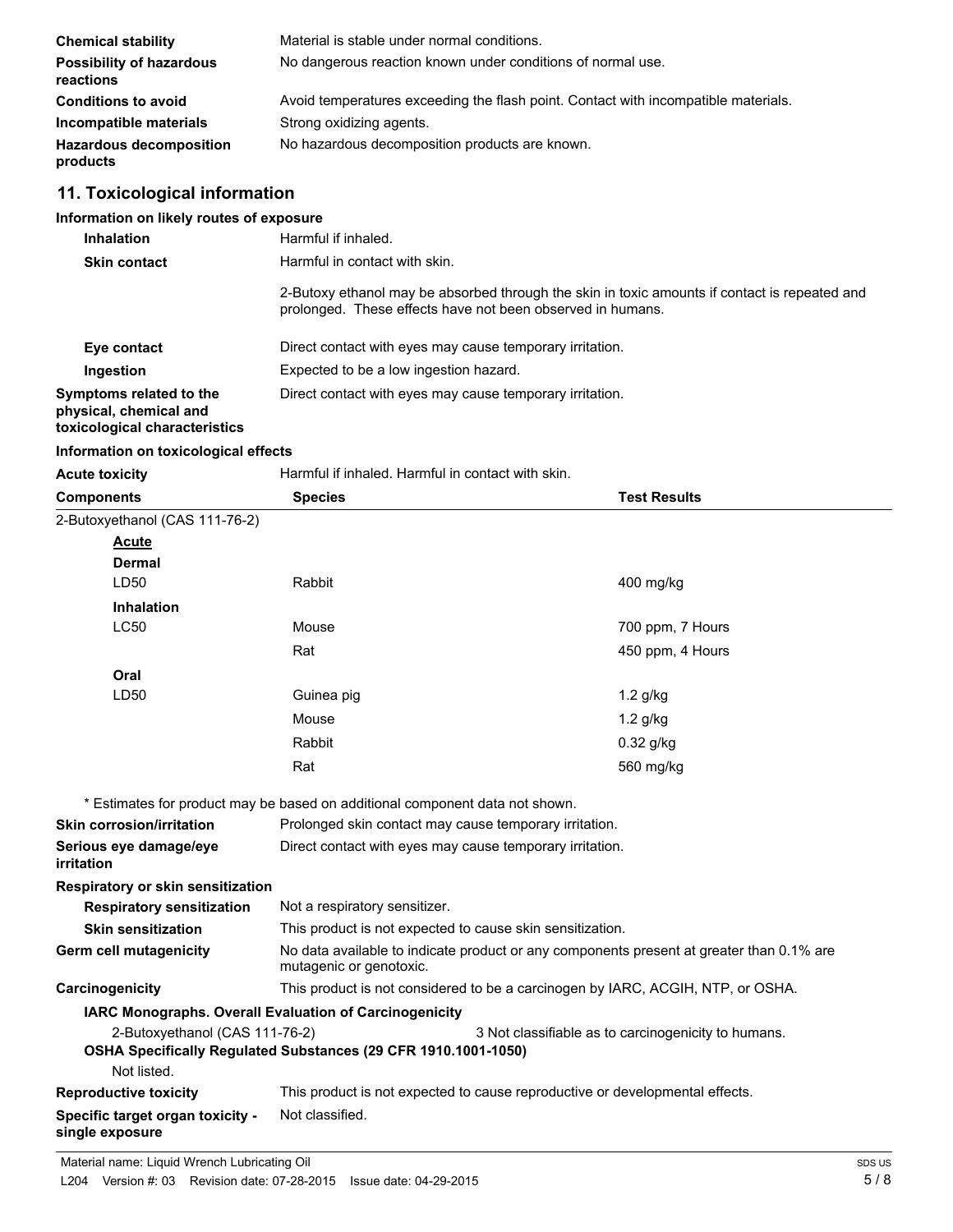| Specific target organ toxicity -<br>repeated exposure | Not classified.                                                                                                                                             |  |  |
|-------------------------------------------------------|-------------------------------------------------------------------------------------------------------------------------------------------------------------|--|--|
| <b>Aspiration hazard</b>                              | Not an aspiration hazard.                                                                                                                                   |  |  |
| <b>Chronic effects</b>                                | May be harmful if absorbed through skin. Prolonged inhalation may be harmful.                                                                               |  |  |
|                                                       | 2-Butoxy ethanol may be absorbed through the skin in toxic amounts if contact is repeated and<br>prolonged. These effects have not been observed in humans. |  |  |

#### **12. Ecological information**

| Ecotoxicity                    |                                       | The product is not classified as environmentally hazardous. However, this does not exclude the<br>possibility that large or frequent spills can have a harmful or damaging effect on the environment. |                     |  |
|--------------------------------|---------------------------------------|-------------------------------------------------------------------------------------------------------------------------------------------------------------------------------------------------------|---------------------|--|
| <b>Components</b>              | <b>Test Results</b><br><b>Species</b> |                                                                                                                                                                                                       |                     |  |
| 2-Butoxyethanol (CAS 111-76-2) |                                       |                                                                                                                                                                                                       |                     |  |
| <b>Aquatic</b>                 |                                       |                                                                                                                                                                                                       |                     |  |
| Fish                           | LC50                                  | Inland silverside (Menidia beryllina)                                                                                                                                                                 | 1250 mg/l, 96 hours |  |
|                                |                                       |                                                                                                                                                                                                       |                     |  |

\* Estimates for product may be based on additional component data not shown.

**Persistence and degradability** No data is available on the degradability of this product.

#### **Bioaccumulative potential**

| Partition coefficient n-octanol / water (log Kow) |                                                                                                                                                                                            |
|---------------------------------------------------|--------------------------------------------------------------------------------------------------------------------------------------------------------------------------------------------|
| 2-Butoxyethanol                                   | 0.83                                                                                                                                                                                       |
| <b>Mobility in soil</b>                           | No data available.                                                                                                                                                                         |
| Other adverse effects                             | No other adverse environmental effects (e.g. ozone depletion, photochemical ozone creation<br>potential, endocrine disruption, global warming potential) are expected from this component. |

#### **13. Disposal considerations**

| <b>Disposal instructions</b>             | Collect and reclaim or dispose in sealed containers at licensed waste disposal site. Dispose of<br>contents/container in accordance with local/regional/national/international regulations.                            |
|------------------------------------------|------------------------------------------------------------------------------------------------------------------------------------------------------------------------------------------------------------------------|
| Local disposal regulations               | Dispose in accordance with all applicable regulations.                                                                                                                                                                 |
| Hazardous waste code                     | The waste code should be assigned in discussion between the user, the producer and the waste<br>disposal company.                                                                                                      |
| Waste from residues / unused<br>products | Dispose of in accordance with local regulations. Empty containers or liners may retain some<br>product residues. This material and its container must be disposed of in a safe manner (see:<br>Disposal instructions). |
| Contaminated packaging                   | Since emptied containers may retain product residue, follow label warnings even after container is<br>emptied. Empty containers should be taken to an approved waste handling site for recycling or<br>disposal.       |

# **14. Transport information**

#### **DOT**

Not regulated as dangerous goods.

#### **IATA**

Not regulated as dangerous goods.

#### **IMDG**

Not regulated as dangerous goods.

**Transport in bulk according to** Not established. **Annex II of MARPOL 73/78 and the IBC Code**

# **15. Regulatory information**

**US federal regulations**

This product is a "Hazardous Chemical" as defined by the OSHA Hazard Communication Standard, 29 CFR 1910.1200.

# **TSCA Section 12(b) Export Notification (40 CFR 707, Subpt. D)**

Not regulated.

# **CERCLA Hazardous Substance List (40 CFR 302.4)**

| 2-Butoxyethanol (CAS 111-76-2) | Listed. |
|--------------------------------|---------|
|--------------------------------|---------|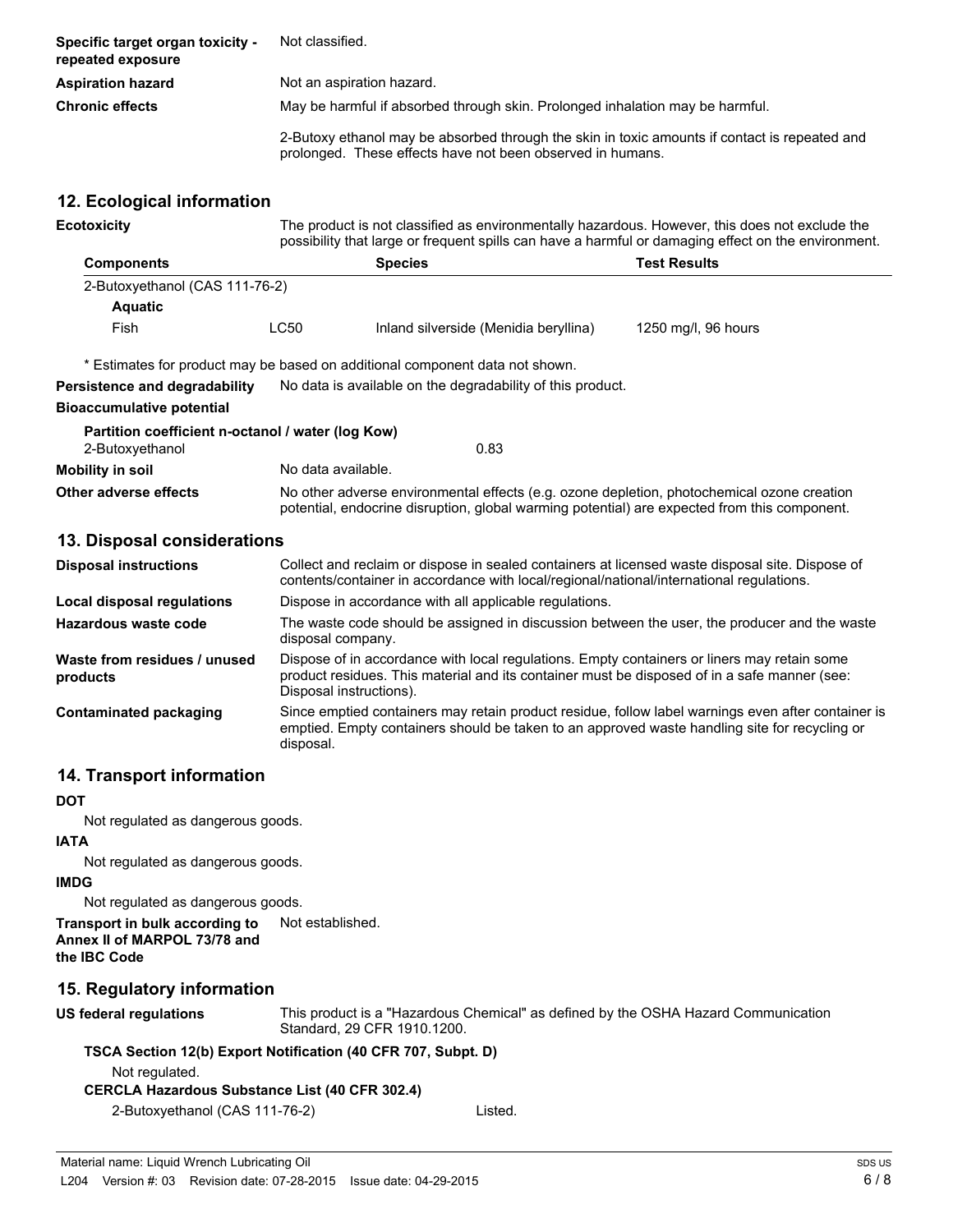| <b>SARA 304 Emergency release notification</b>                                                  |                                                                                                                                                                                                   |                   |          |                        |
|-------------------------------------------------------------------------------------------------|---------------------------------------------------------------------------------------------------------------------------------------------------------------------------------------------------|-------------------|----------|------------------------|
| Not regulated.                                                                                  |                                                                                                                                                                                                   |                   |          |                        |
|                                                                                                 | OSHA Specifically Regulated Substances (29 CFR 1910.1001-1050)                                                                                                                                    |                   |          |                        |
| Not listed.                                                                                     |                                                                                                                                                                                                   |                   |          |                        |
| Superfund Amendments and Reauthorization Act of 1986 (SARA)                                     |                                                                                                                                                                                                   |                   |          |                        |
| <b>Hazard categories</b>                                                                        | Immediate Hazard - Yes<br>Delayed Hazard - No<br>Fire Hazard - No<br>Pressure Hazard - No<br>Reactivity Hazard - No                                                                               |                   |          |                        |
| <b>SARA 302 Extremely hazardous substance</b><br>Not listed.                                    |                                                                                                                                                                                                   |                   |          |                        |
| SARA 311/312 Hazardous<br>chemical                                                              | No                                                                                                                                                                                                |                   |          |                        |
| SARA 313 (TRI reporting)<br><b>Chemical name</b>                                                |                                                                                                                                                                                                   | <b>CAS number</b> | % by wt. |                        |
| 2-Butoxyethanol                                                                                 |                                                                                                                                                                                                   | 111-76-2          | $1 - 3$  |                        |
| <b>Other federal regulations</b>                                                                |                                                                                                                                                                                                   |                   |          |                        |
|                                                                                                 | Clean Air Act (CAA) Section 112 Hazardous Air Pollutants (HAPs) List                                                                                                                              |                   |          |                        |
| Not regulated.                                                                                  | Clean Air Act (CAA) Section 112(r) Accidental Release Prevention (40 CFR 68.130)                                                                                                                  |                   |          |                        |
| Not regulated.                                                                                  |                                                                                                                                                                                                   |                   |          |                        |
| <b>Safe Drinking Water Act</b><br>(SDWA)                                                        | Not regulated.                                                                                                                                                                                    |                   |          |                        |
| <b>US state regulations</b>                                                                     |                                                                                                                                                                                                   |                   |          |                        |
| Not listed.<br>(a))<br>2-Butoxyethanol (CAS 111-76-2)<br>US. Massachusetts RTK - Substance List | US. California. Candidate Chemicals List. Safer Consumer Products Regulations (Cal. Code Regs, tit. 22, 69502.3, subd.<br>Distillates (petroleum), Hydrotreated Heavy Naphthenic (CAS 64742-52-5) |                   |          |                        |
| 2-Butoxyethanol (CAS 111-76-2)                                                                  | Distillates (petroleum), Hydrotreated Heavy Naphthenic (CAS 64742-52-5)<br>US. New Jersey Worker and Community Right-to-Know Act                                                                  |                   |          |                        |
| 2-Butoxyethanol (CAS 111-76-2)                                                                  | US. Pennsylvania Worker and Community Right-to-Know Law                                                                                                                                           |                   |          |                        |
| 2-Butoxyethanol (CAS 111-76-2)<br><b>US. Rhode Island RTK</b>                                   |                                                                                                                                                                                                   |                   |          |                        |
| 2-Butoxyethanol (CAS 111-76-2)                                                                  |                                                                                                                                                                                                   |                   |          |                        |
| <b>US. California Proposition 65</b>                                                            | California Safe Drinking Water and Toxic Enforcement Act of 1986 (Proposition 65): This material is not known to contain<br>any chemicals currently listed as carcinogens or reproductive toxins. |                   |          |                        |
| <b>International Inventories</b>                                                                |                                                                                                                                                                                                   |                   |          |                        |
| Country(s) or region                                                                            | Inventory name                                                                                                                                                                                    |                   |          | On inventory (yes/no)* |
| Australia                                                                                       | Australian Inventory of Chemical Substances (AICS)                                                                                                                                                |                   |          | Yes                    |
| Canada                                                                                          | Domestic Substances List (DSL)                                                                                                                                                                    |                   |          | Yes                    |
| Canada                                                                                          | Non-Domestic Substances List (NDSL)                                                                                                                                                               |                   |          | No                     |
| China                                                                                           | Inventory of Existing Chemical Substances in China (IECSC)                                                                                                                                        |                   |          | Yes                    |
| Europe                                                                                          | European Inventory of Existing Commercial Chemical<br>Substances (EINECS)                                                                                                                         |                   |          | Yes                    |
| Europe                                                                                          | European List of Notified Chemical Substances (ELINCS)                                                                                                                                            |                   |          | No                     |
| Japan                                                                                           | Inventory of Existing and New Chemical Substances (ENCS)                                                                                                                                          |                   |          | No                     |
| Korea                                                                                           | Existing Chemicals List (ECL)                                                                                                                                                                     |                   |          | No                     |
| New Zealand                                                                                     | New Zealand Inventory                                                                                                                                                                             |                   |          | No                     |